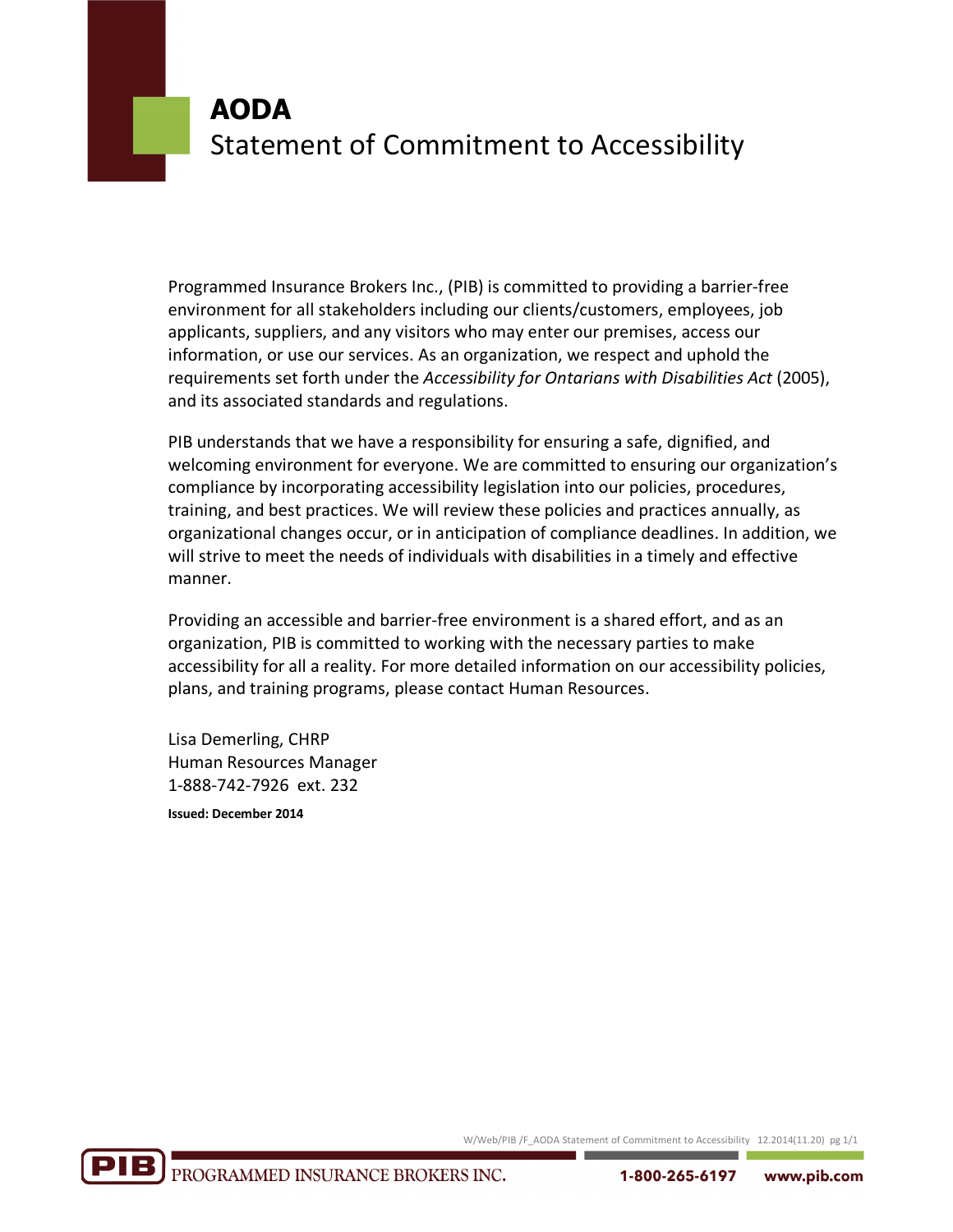

**AODA Customer Service Policy Statement**

### **Our Mission**

The mission of Programmed Insurance Brokers Inc. (PIB) is to enrich the lives of our clients by providing security through tailored financial protection.

### **Our Commitment**

PIB strives to provide our products and services in a manner that is accessible to all of our customers, and respects the dignity and independence of people with disabilities. We are committed to offering equal opportunity to access our products and services and to providing the benefit of the same services, in the same place and in a similar way to all customers.

### **Providing Goods and Services to People with Disabilities**

PIB is committed to excellence in serving all customers including people with disabilities and we will carry out our functions and responsibilities in the following areas:

#### Communication

We will communicate with people with disabilities in ways that take into account their disability.

We will train staff who communicate with customers on how to interact and communicate with people with various types of disabilities.

#### Telephone Services

We are committed to providing fully accessible telephone service to our customers. We will train staff to communicate with customers over the telephone in clear and plain language and to speak clearly and slowly.

#### Assistive Devices

We are committed to serving people with disabilities who use assistive devices to obtain, use or benefit from our goods and services. We will ensure that our staff are trained and familiar with various assistive devices that may be used by customers with disabilities while accessing our goods or services.

#### Use of Service Animals and Support Persons

We are committed to welcoming people with disabilities who are accompanied by a service animal on the parts of our premises that are open to the public. We will also ensure that all staff are properly trained in how to interact with people with disabilities who are accompanied by a service animal.

We are committed to welcoming people with disabilities who are accompanied by a support person. Any person with a disability who is accompanied by a support person will be allowed to enter the premises with his or her support person. At no time will a person with a disability who is accompanied by a support person be prevented from having access to his or her support person while on our premises.